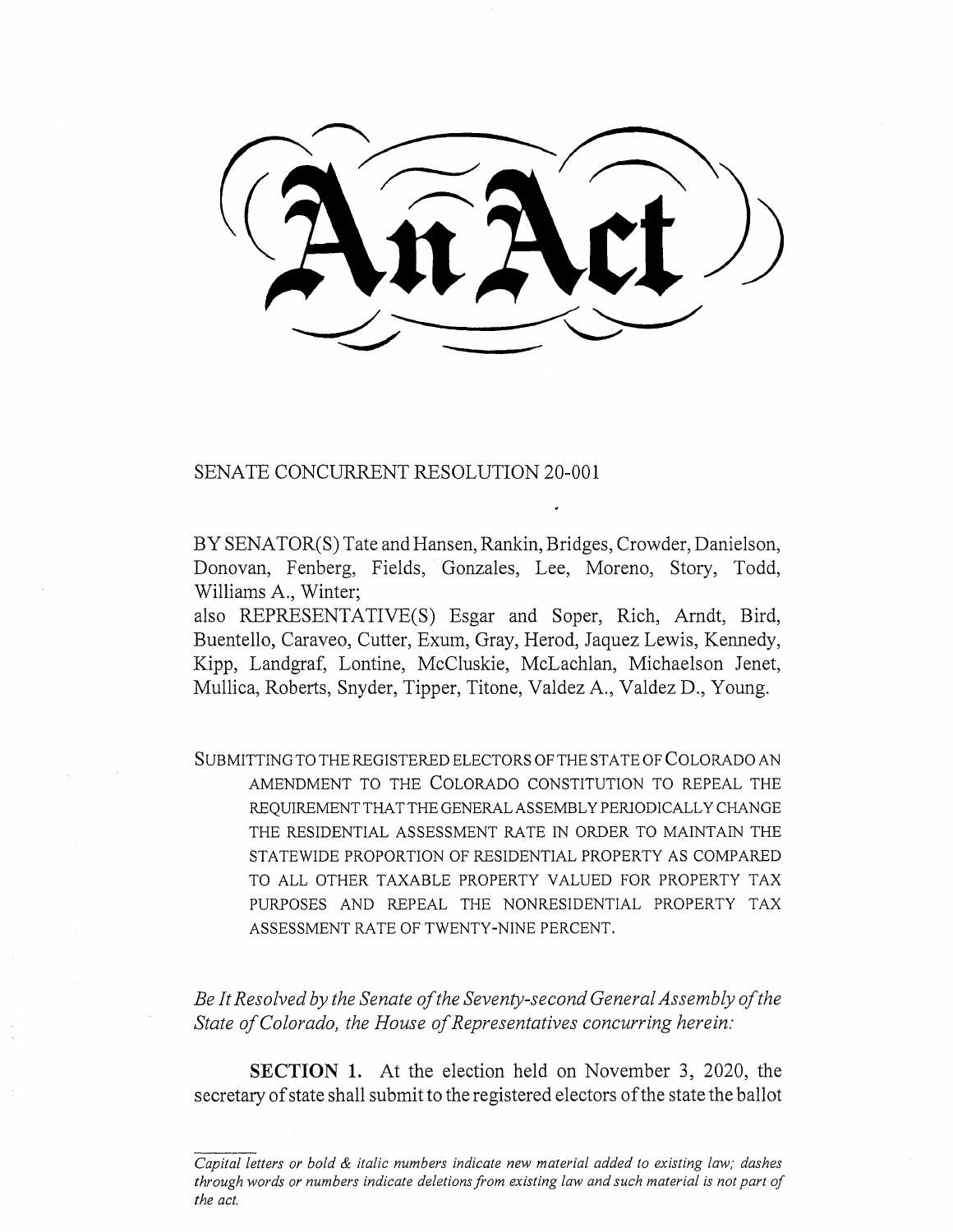title set forth in section 2 for the following amendment to the state constitution:

In the constitution of the state of Colorado, section 3 of article X, **amend**  $(1)(b)$  as follows:

**Section 3. Uniform taxation-exemptions.** (1) (b) Residential real property, which shall include all residential dwelling units and the land, as defined by law, on which such units are located, and mobile home parks, but shall not include hotels and motels, shall be valued for assessment. at twenty-one percent of its actual value. For the property tax year commencing January 1, 1985, the general assembly shall determine the percentage of the aggregate statewide valuation for assessment which is attributable to residential real property. For each subsequent year, the general assembly shall again determine the percentage of the aggregate statewide valuation for assessment which is attributable to each class of taxable property, after adding in the increased valuation for assessment attributable to new construction and to increased volume of mineral and oil and gas production. For each year in which there is a change in the level of value used in determining actual value, the general assembly shall adjust the ratio of valuation for assessment for residential real property which is set forth in this paragraph (b) as is necessary to insure that the percentage of the aggregate statewide valuation for assessment which is attributable to residential real property shall remain the same as it was in the year immediately preceding the year in which such change occurs. Such adjusted ratio shall be the ratio of valuation for assessment for residential real property for those years for which such new level of value is used. In determining the adjustment to be made in the ratio of valuation for assessment for residential real property, the aggregate statewide valuation for assessment that is attributable to residential real property shall be calcnlated as if the full actnal valne of all owner-occupied primary residences that are partially exempt from taxation pursuant to section  $3.5$  of this article was subject to taxation. All other taxable property shall be valued for assessment. at twenty-nine percent of its actual value. However, The valuation for assessment for producing mines, as defined by law, and lands or leaseholds producing oil or gas, as defined by law, shall be a portion of the actual annual or actual average annual production therefrom, based upon the value of the unprocessed material, according to procedures prescribed by law for different types of minerals. Non-producing unpatented mining claims, which are possessory interests in real property by virtue of

PAGE 2-SENATE CONCURRENT RESOLUTION 20-001